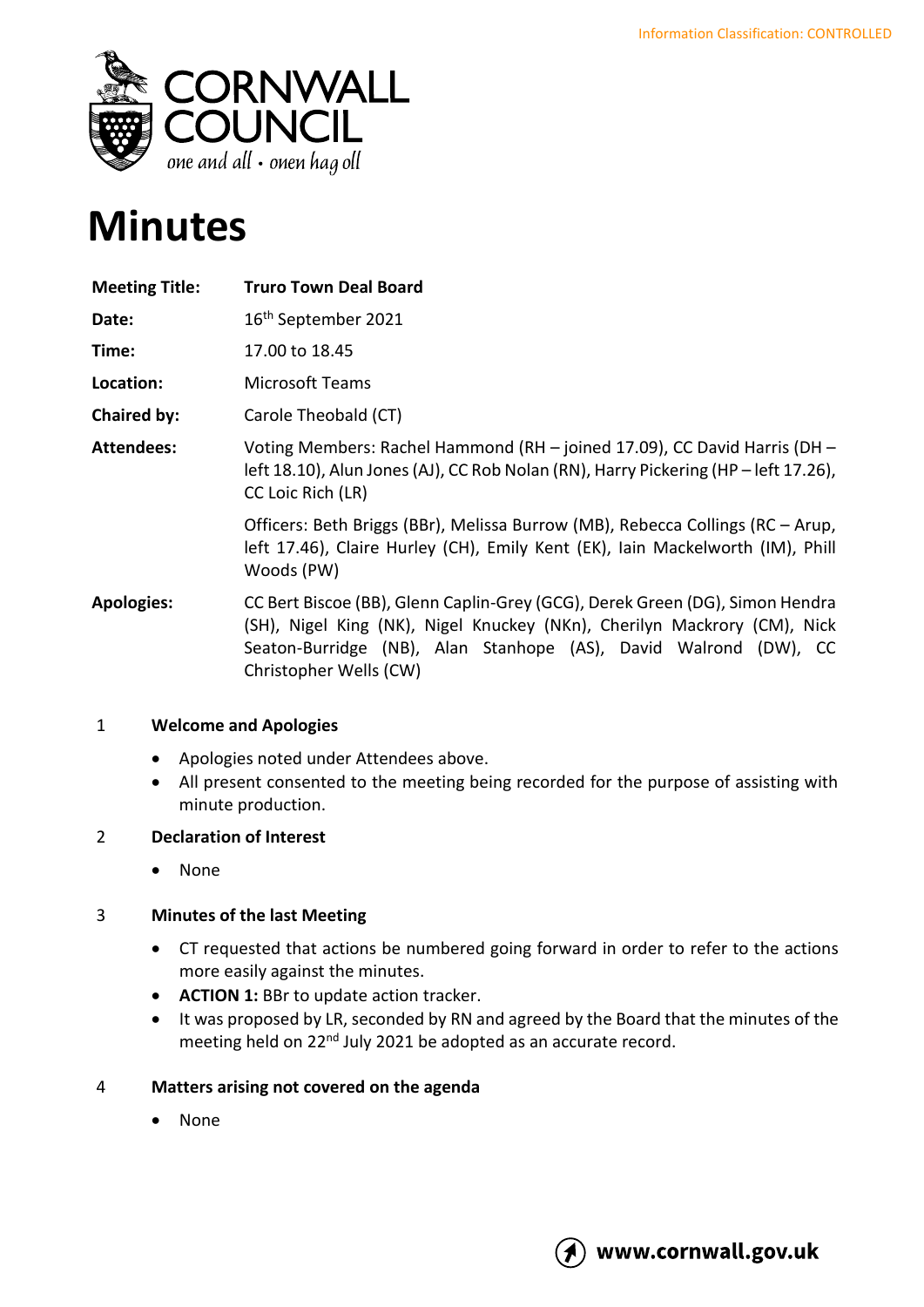#### 5 **Feedback from Towns Fund Board Development session**

- RC shared slides with the Board providing a summary of the issues raised at their session, and more widely across the four Boards. These slides would be made available with the minutes.
- **ACTION 2:** BBr to circulate slide pack with minutes.

#### 6 **Programme Management Office Update**

- Reports were circulated with the agenda pack.
- CH took Members through the presentation she had circulated and updated on the activity that had taken place since the previous Board meeting.
- The tender for Full Business Case support had gone out to open tender and the application deadline had passed. CH advised that, due to ongoing contracting arrangements, she was not yet in a position to advise as to the company who had been awarded the contract but confirmed it was a London based company who would be using locally based consultants. She advised that the company had scored highly on social values and that the evaluation process of all tenders had been conducted by herself and two independent people not involved in Town Deal.
- It was hoped that contracting would be completed this week and the consultants could get to work with Leads on FBCs very soon.
- Multiple positions had been recruited to the PMO, with MB being announced as the new Commissioning Officer for Truro and Camborne.
- MB had background in transport and planning, and was prioritising the transport led projects.
- DH requested the names of senior Cornwall Council officers who would be responsible for the oversight of CC project delivery. CH confirmed that the PMO would be responsible for the 'heavy lifting' on these projects but colleagues in the relevant departments would remain engaged.
- **ACTION 3:** CH to confirm names of senior officers.
- CH advised that the application for cashflow assistance had been sent to all Leads.
- MWJV was carrying out due diligence and providing an assurance role for the Harbour/Quay project and working with Richard O'Donaghue, who was currently providing temporary officer support within the PMO team.
- Risk mitigation around planning requirements for projects was discussed, with CH advising that she had established a Strategic Planning Performance Agreement (PPA) with senior planning colleagues in order to meet regularly and appraise projects requiring planning, including identifying any projects requiring their own individual project PPA.
- Members queried whether project group meeting dates could be circulated.
- CH advised that (as covered under item 9 on the agenda) the project leads would be invited to attend Board meetings or, where necessary, an extraordinary Board meeting could be arranged.
- **ACTION 4:** CH to discuss Board engagement with project leads.
- The New Life For City Buildings project was discussed, with concern over the developments in the property and construction sectors potentially changing the nature/requirement for this project.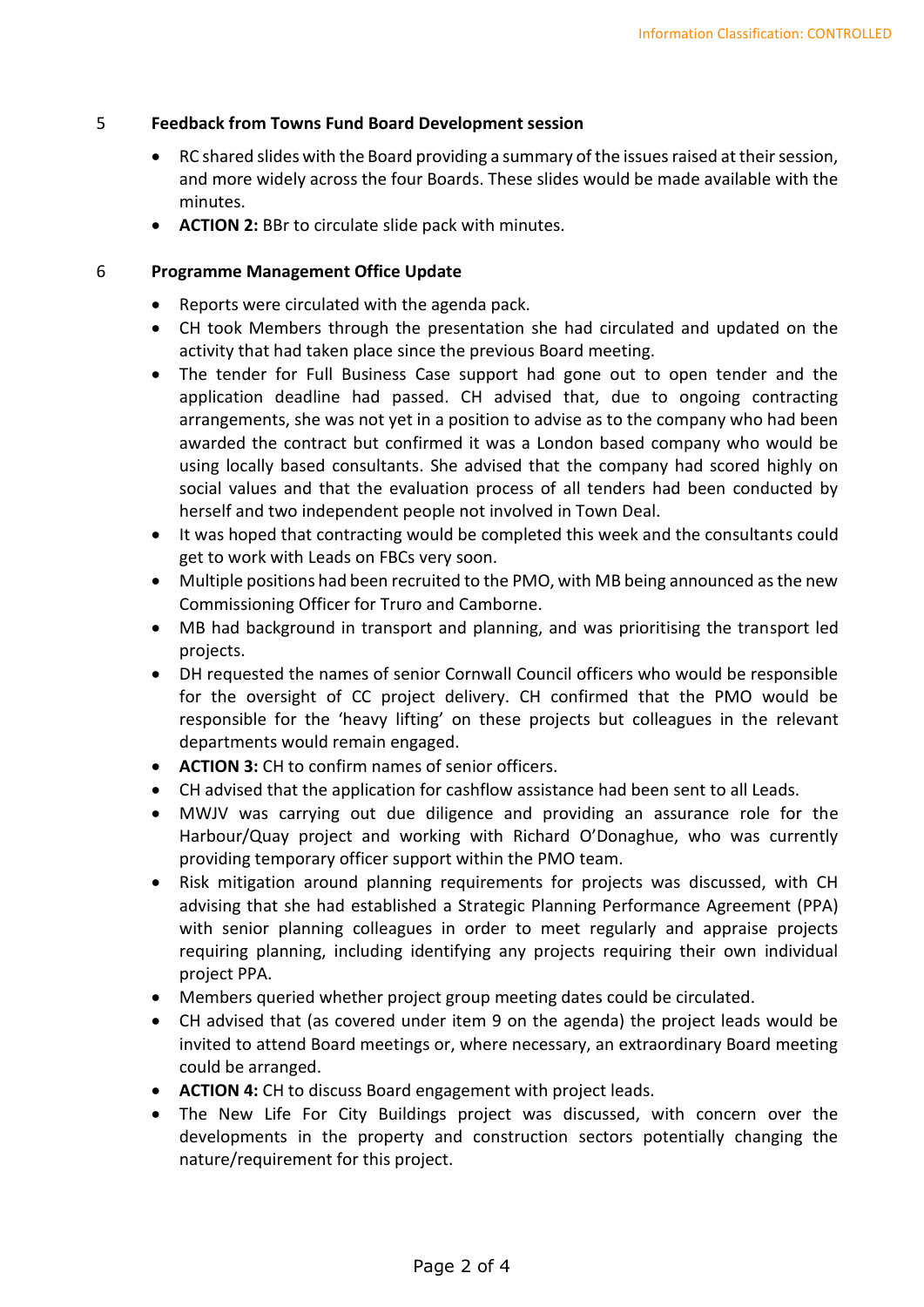• CH advised that she was in discussion with Truro City Council about this project and the need had been identified to develop a business plan separately from the Full Business Case to identify these key questions.

#### 7 **Communications – proposal for Board consideration**

- A paper was circulated with the agenda pack.
- CH noted that the feedback from Boards had been recognised and a revised strategy had been worked up, including a sum of funding being delegated to the Board by the PMO for local comms provision.
- CH recommended that the Board reconvene its Comms subgroup in order to take forward the recruitment of local comms provision and work up a plan going forward.
- **ACTION 5:** Board Members to convene Comms subgroup.
- Members enquired as to whether Agile PR could be engaged again, rather than going through a full tender process, given the previous work, knowledge and expertise.
- **ACTION 6:** CH to establish Cornwall Council procurement rules.
- RH raised her concerns over the comms strategy and level of funding being made available and offered to speak with Cornwall Council Officers to discuss further.
- CH noted that the PMO was in the process of recruiting for a comms specialist within the team who would be best placed to take this forward.
- **ACTION 7:** RH and CH to have conversation around comms strategy in first instance.

#### 8 **Revised Draft Truro Town Deal Board Terms of Reference**

- A report and draft ToRs were circulated with the agenda pack.
- PW provided an overview of changes as outlined in the report.
- It was requested that the number of days relating to papers being sent out etc. be amended to 'working days'.
- **ACTION 8:** PW/BBr to amend wording in final version of ToR.
- As the meeting was not quorate, it was agreed by Members present that the new ToRs be agreed via written procedure, and that Members be invited to join the cross-board steering group at the same time.
- **ACTION 9:** BBr to circulate revised ToRs via written procedure.
- **ACTION 10:** BBr to invite Members to volunteer for cross-board steering group via email.

#### 9 **Truro Town Deal Work Programme**

- A paper was circulated with the agenda pack.
- PW advised that this forward plan document was an opportunity for the Board to see what was coming up, and also have input into future agendas.
- Board Members were encouraged to contact PW/BB with suggested agenda items.
- It was noted that project leads would be invited to future meetings to present on their projects prior to submission of FBC.
- **ACTION 11:** CH to confirm with Roger Gazzard who the named project leads at Truro City Council are.
- **ACTION 12:** CH to invite project leads to attend future Board meetings as set out in forward plan.

#### 10 **Any other Business**

• None.